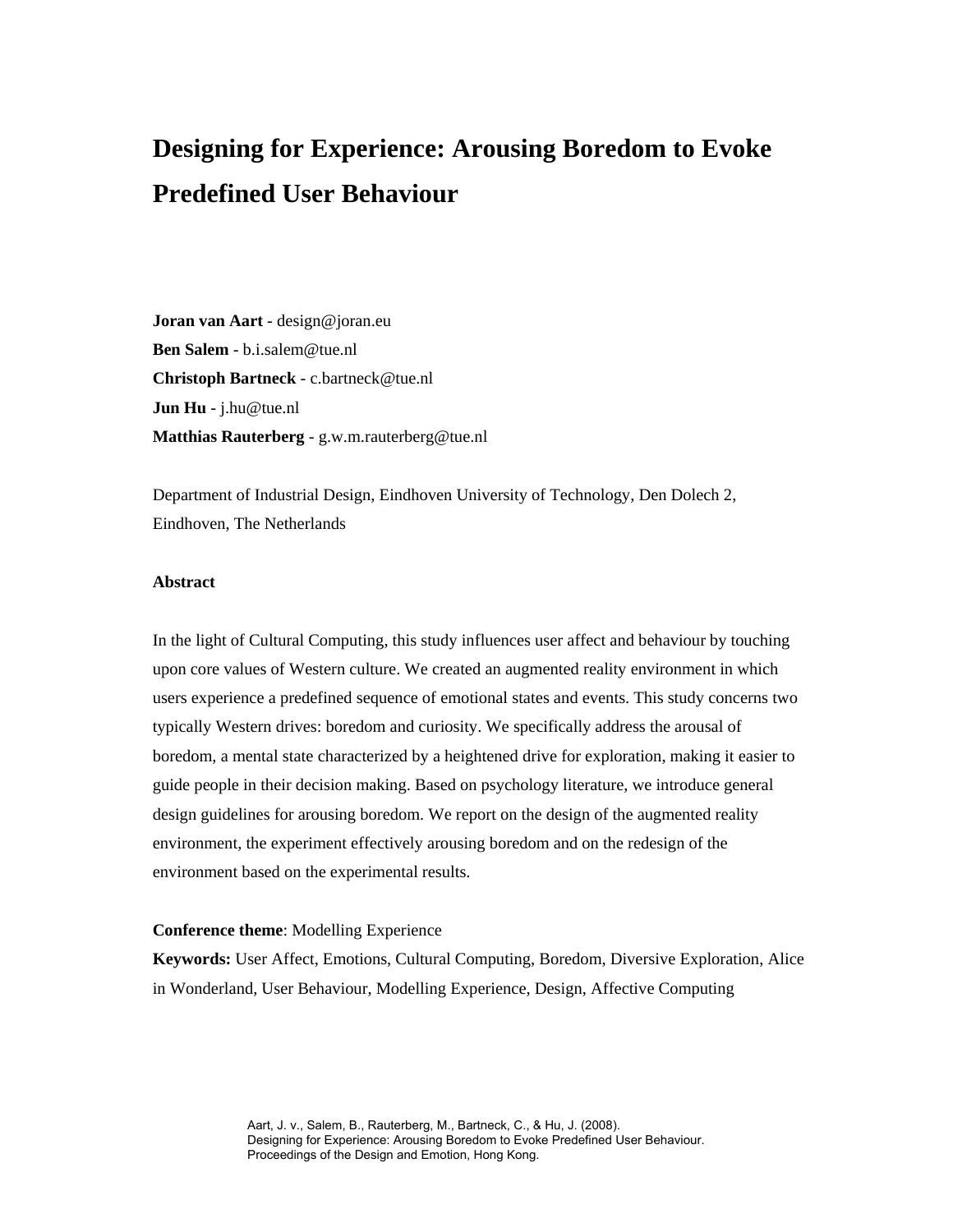#### **Introduction**

Recently, a new paradigm for Human Computer Interaction (HCI) has emerged: cultural computing. This paradigm finds its roots in Kansei Mediation, a multimedia combination for both conscious and unconscious communication of information on emotions, feelings, perceptions and experiences (Nakatsu et al., 2006). Cultural computing acknowledges the values and attributes of a culture and uses these in an Augmented Reality (AR) the user can engage with. This is done in such a way that the experience of the interaction touches on core aspects of his/her own culture (Rauterberg, 2006).

We created project ALICE, inspired by the narrative 'Alice's Adventures in Wonderland' (Carroll, 1865). The deconstructivist nature of Alice's adventures challenges the Western linear and sequential reality (Rauterberg, 2006), it questions cultural values such as logical reasoning and causality. Through selecting parts of Alice in Wonderland, we identified important and powerful values of Western culture and tried to create a mapping between these values and human computer interactions. Project ALICE is an AR environment in which the user can experience these selected parts of the story by taking the place of Alice.

The present study concerns the first part of the story, Stage 1, in which Alice is lured into the rabbit hole after a sequence of events and mental states. The story tells us that at first Alice was sitting in the park and felt very tired of having nothing to do, she was bored. After the White Rabbit ran by her with his unusual appearance and in a hurry to get somewhere, Alice was 'burning with curiosity' and ran after the rabbit (Carroll, 1865). Both boredom and curiosity are powerful drives in Western society and the focus of our research is to offer the user a chance to experience and engage in the same sequence of emotional states. We explore how behavioural aspects can influence user affect and decision making. We design for experience, to guide user behaviour by arousing a specific emotion whilst avoiding explicit instructions, signs or orders.

## **Boredom and Curiosity**

#### Emotions

From a broad perspective, emotions can be classified as an affective state together with moods, sentiments and personality traits (Desmet, 2002; Frijda, 1986). It is evident that humans use emotions to guide reasoning and decision making, consider for instance intuition and gut feeling. But the influence of emotions goes beyond intuition. Literature (Damasio, 1994; Isen et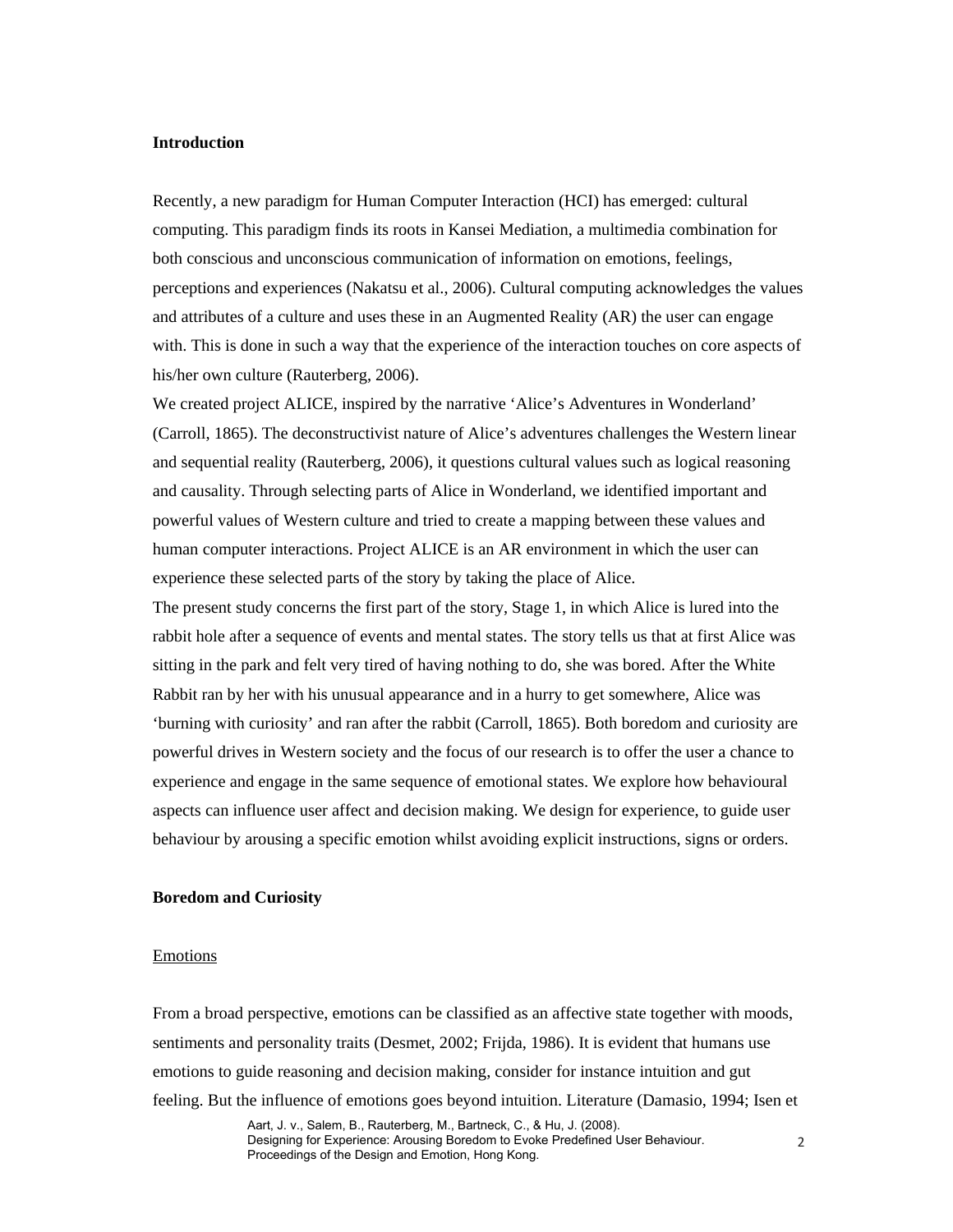al., 1993; LeDoux, 1996; Salovey & Mayer, 1990) reports interplay between our emotions, memory, rational thinking, decision-making and behaviour. Within this perspective we try to trigger user behaviour through inducing user affect.

### Boredom

First, we will help a misconception out of the way: boredom is not characterised by a state of low arousal like sleepiness. On the contrary, a bored human being is agitated and restless; he can even be emotionally upset. Berlyne (1960) discusses the causes of boredom and states that a lack of arousal potential (sensory deprivation) or predictable signals (monotony) both lead to boredom. Later, Glicksohn (1992) found that an overload of stimuli can actually have the same results as sensory deprivation.

Berlyne (1960) identified several variables that can affect arousal and thus have to be reckoned with in order to arouse boredom. Firstly, he points out the *intensive variables*, which define the intensity of a stimulus (e.g. size, chromatic colours and high-pitched sounds). Secondly the *affective variables*, or emotional stimuli: human beings tend to search for emotional experiences and excitement. Thirdly he categorized stimuli that are for instance surprising, incongruous, strange or complex as the *collative variables.* In addition, he found that the amount and intensity of arousal potential influences ones affective state according the Wundt curve (see Figure 1). Another area regarding boredom is the phenomenon of waiting. Waiting mainly results in uncertainty and anger and the experience of the wait is influenced by its commonness, duration, degree of occupied time and the users' expectation (Maister, 1985; Taylor, 1994). And finally, "boredom results from being attentive to the passage of time itself" (Maister, 1985, quoting William James).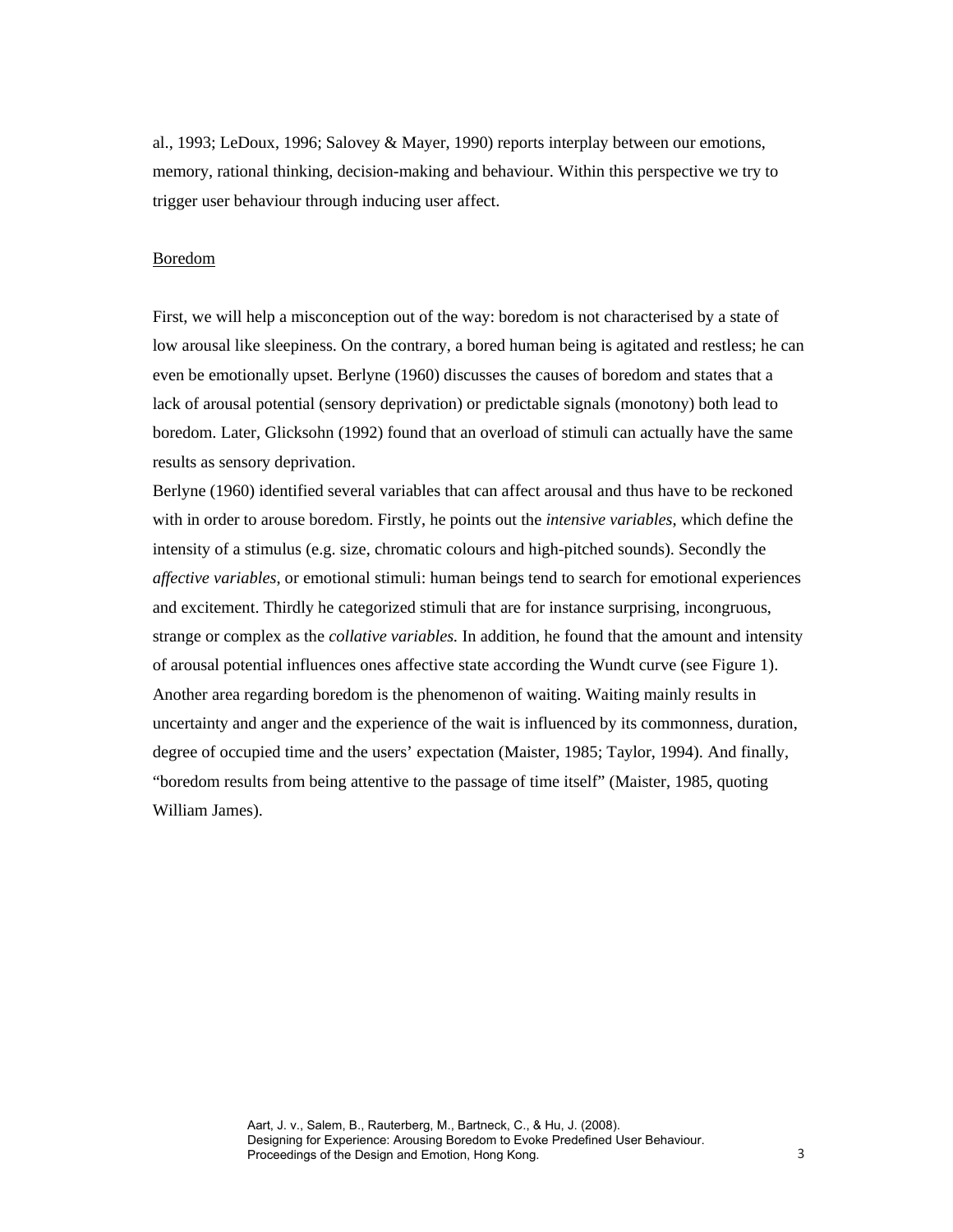

Figure 1: Wundt curve (derived from Walker, 1980, pp. 109)

## **Curiosity**

A future experiment will be aimed at evoking curiosity in a state of boredom. Therefore we already consider curiosity arousing aspects in the design of Stage 1.

Curiosity is a state in which one's interest is heightened, leading to exploration; a vital motivation in learning and knowledge gathering. Berlyne (1966) differentiates between two types of state curiosity. The first is *epistemic curiosity* and is a result of intellectual uncertainty, it drives people to *specific exploration* (e.g. to acquire knowledge by asking questions). P*erceptual* curiosity on the other hand, is aroused by new or unusual stimuli, motivating *diversive exploration* (e.g. attentive listening), see Figure 2.



Figure 2: Garfield on Boredom (derived from www.garfield.com)

To arouse one's curiosity, we have to consider Day's Zone of Curiosity (Figure 3). The tonus level indicates one's general state of arousal, showing that an increase in arousal is desired.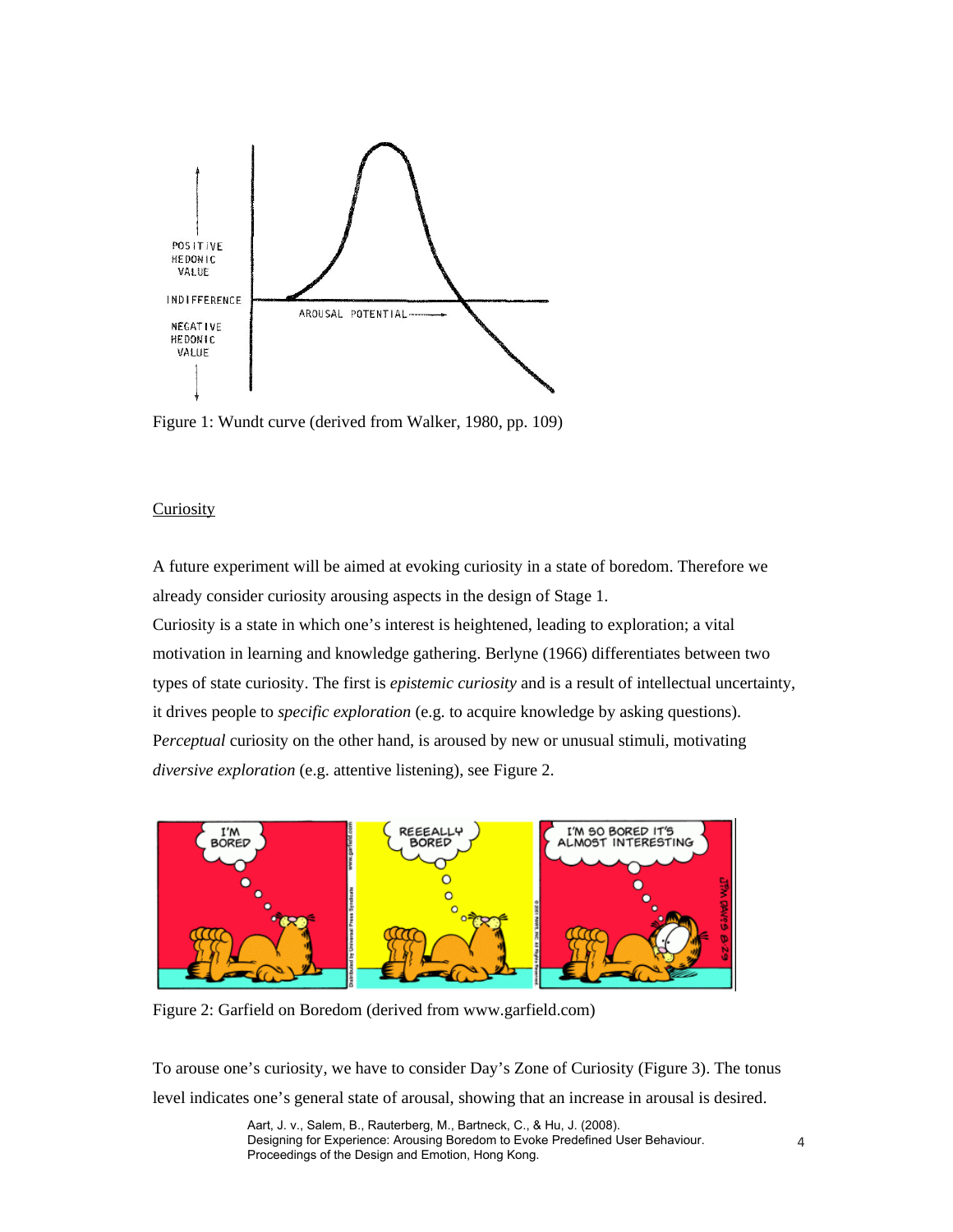Remember that boredom too, works through a state of high arousal and can thus induce diversive curiosity (Day, 1971) and result in explorative behaviour. To summarize, Figure 4 visualizes how both diversive and specific curiosity are aroused.



Figure 3: Zone of Curiosity (derived from Day, 1982, pp. 20)



Figure 4: Multifaceted Nature of Curiosity (derived from Arnone & Small, 1995)

Design Guidelines for Arousing Boredom

Based on this literature, we introduce the following guidelines for arousing boredom:

*G1:* Induce sensory deprivation by reducing external stimuli to a minimum

- *G2:* Create monotony, by using highly predictive repetitive stimuli
- *G3:* Prevent drowsiness by using stimuli with high intensity.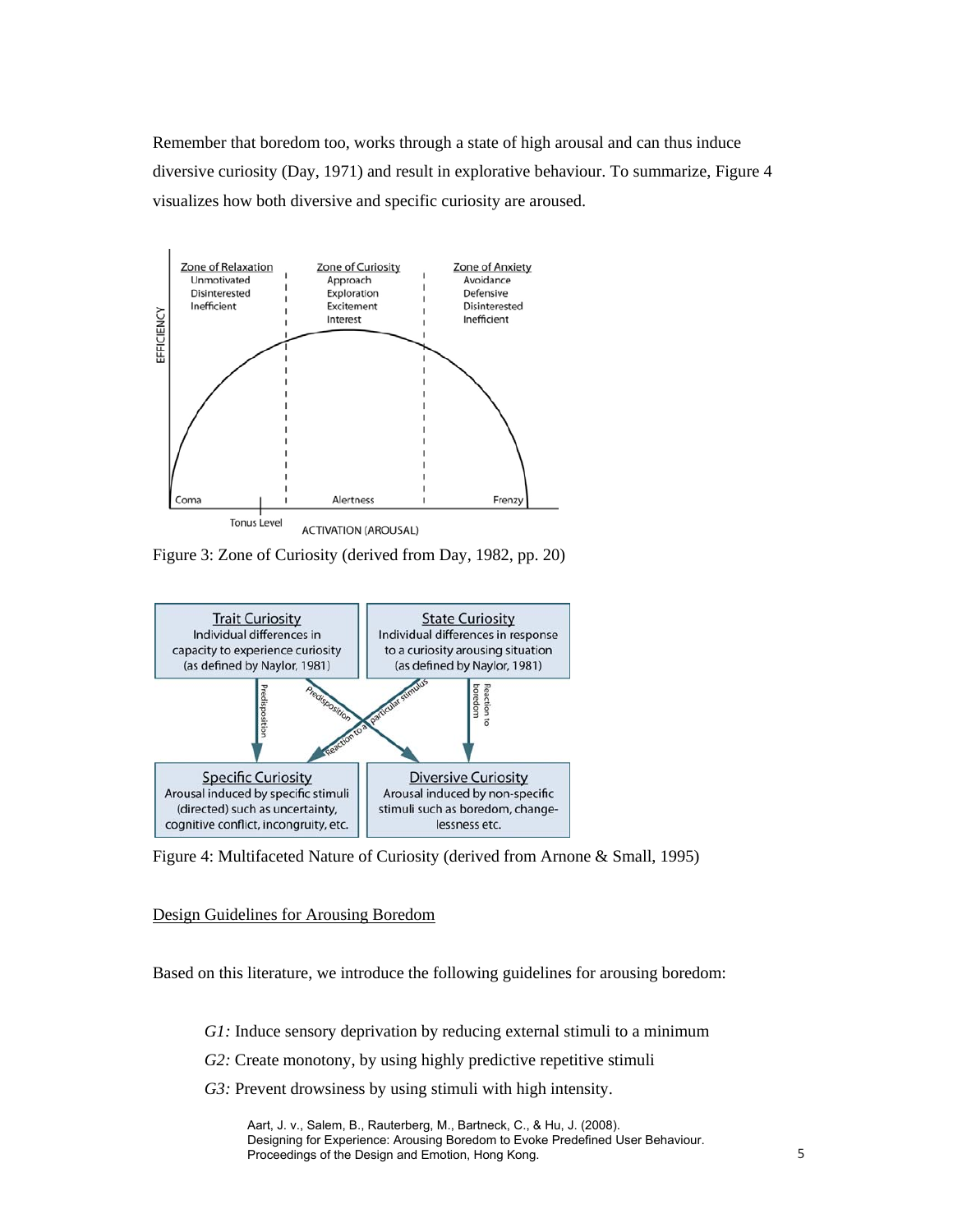- *G4:* Do not satisfy the need for excitement; rather use the user's expectation to create an anti-climax.
- *G5:* Avoid any novelties, changes and surprises; everything should seem in place and make sense.
- *G6:* Do not mentioning a wait on forehand, nor explaining the length and reason of it.
- *G7:* Emphasize the passage of time during a wait.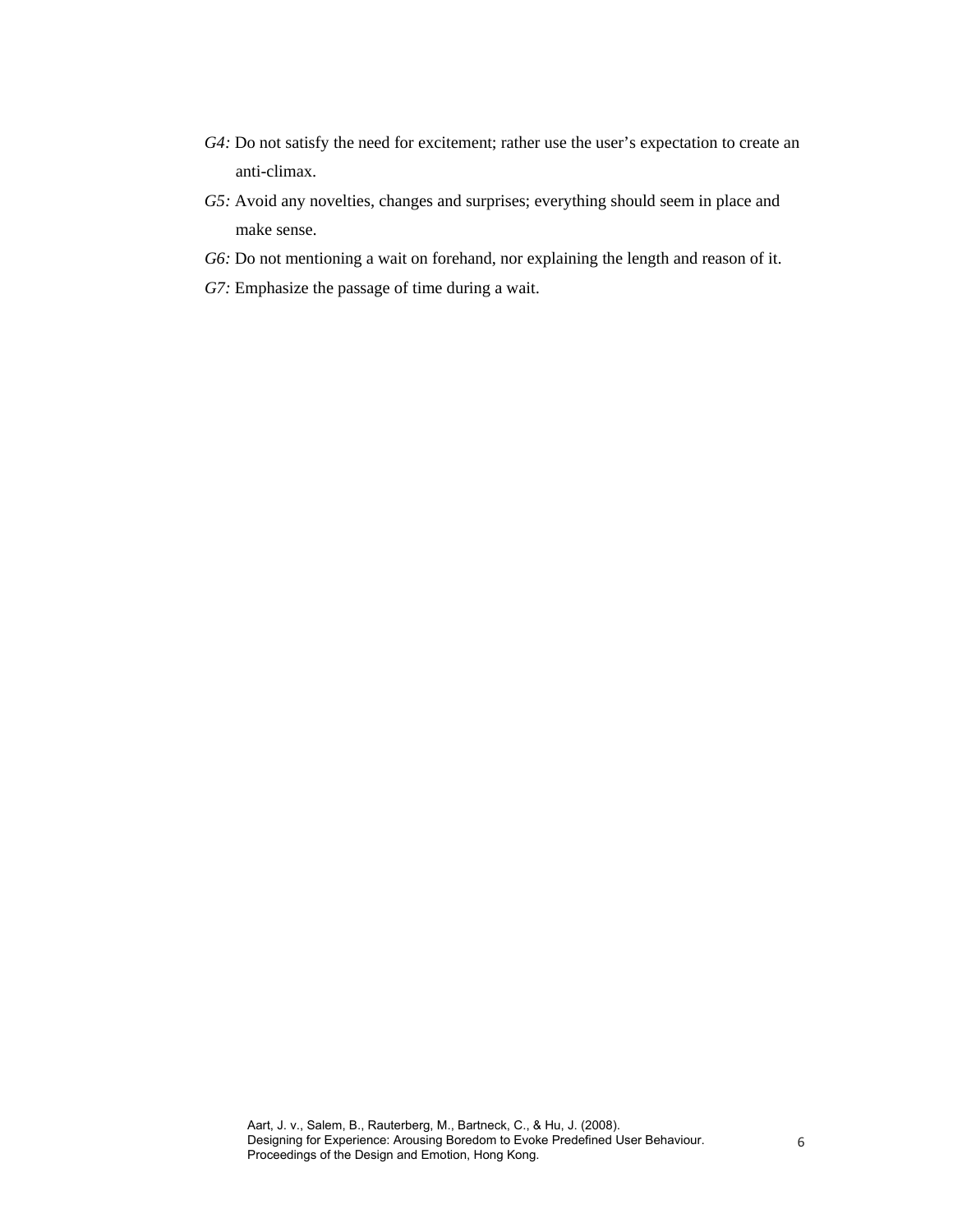## **Design of Stage 1**

## **Objective**

The objective is to design a setting in which interactional and behavioural aspects induce predefined user affect and behaviour. More specifically, we aim for the following scenario:

*After the user entered the park environment (Stage 1) unaccompanied, either the absence or predictability of incoming stimuli results in boredom. As a result, epistemic curiosity is aroused. At that time, an extraordinary White Rabbit enters the scene, triggering specific curiosity as well. Before the user gets the chance to take a good look at the rabbit, the rabbit quickly proceeds to the rabbit hole. The user is left with unanswered questions and unsatisfied curiosity, evoking exploratory behaviour. Therefore he follows the rabbit into the rabbit hole to find an empty chair awaiting him. After taking place, this chair will take him down the rabbit hole to the next stage.* 

# Design of the Stage

Stage 1 (Figure 5) is a park environment with artificial grass and a canvas print showing a park all around, illuminated from the back. A tree trunk with a computer on top is set up for test purposes. Located in the back is a big rabbit hole made of papier-maché (Figure 6). Inside the rabbit hole is an electronic chair, a stair lift (Figure 7). In the end, this chair will be the end goal of Stage 1, for it will take the user down the rabbit hole to the next stage.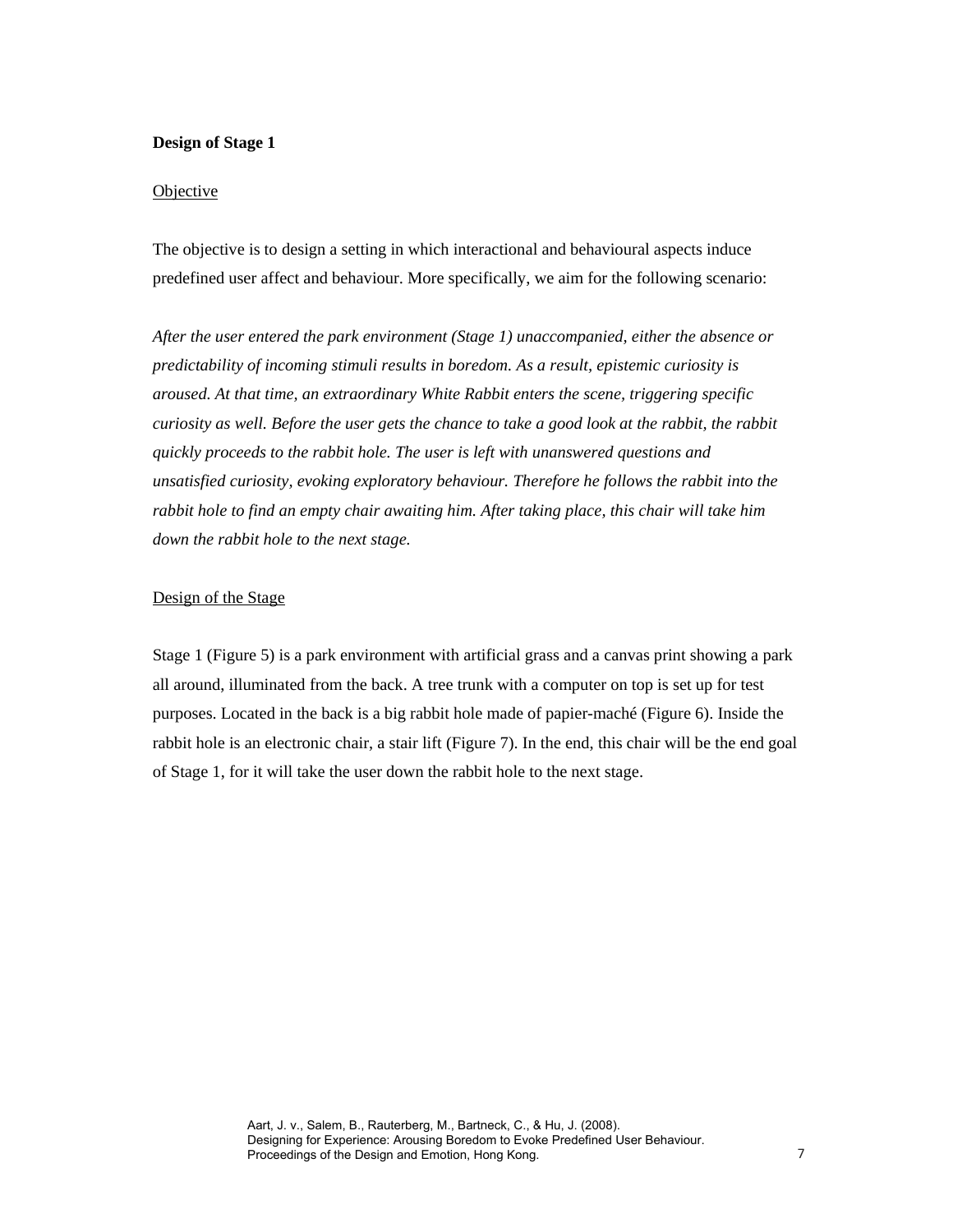

Figure 5: Top view of Stage 1



Figure 6 (left): The rabbit hole in the park environment with canvas print Figure 7 (right): The electronic chair located in the rabbit hole

Since we intend to investigate the influence interactional and behavioural aspects of the AR

environment, the main design decisions regard various event sequences and mappings between Aart, J. v., Salem, B., Rauterberg, M., Bartneck, C., & Hu, J. (2008). Designing for Experience: Arousing Boredom to Evoke Predefined User Behaviour. Proceedings of the Design and Emotion, Hong Kong.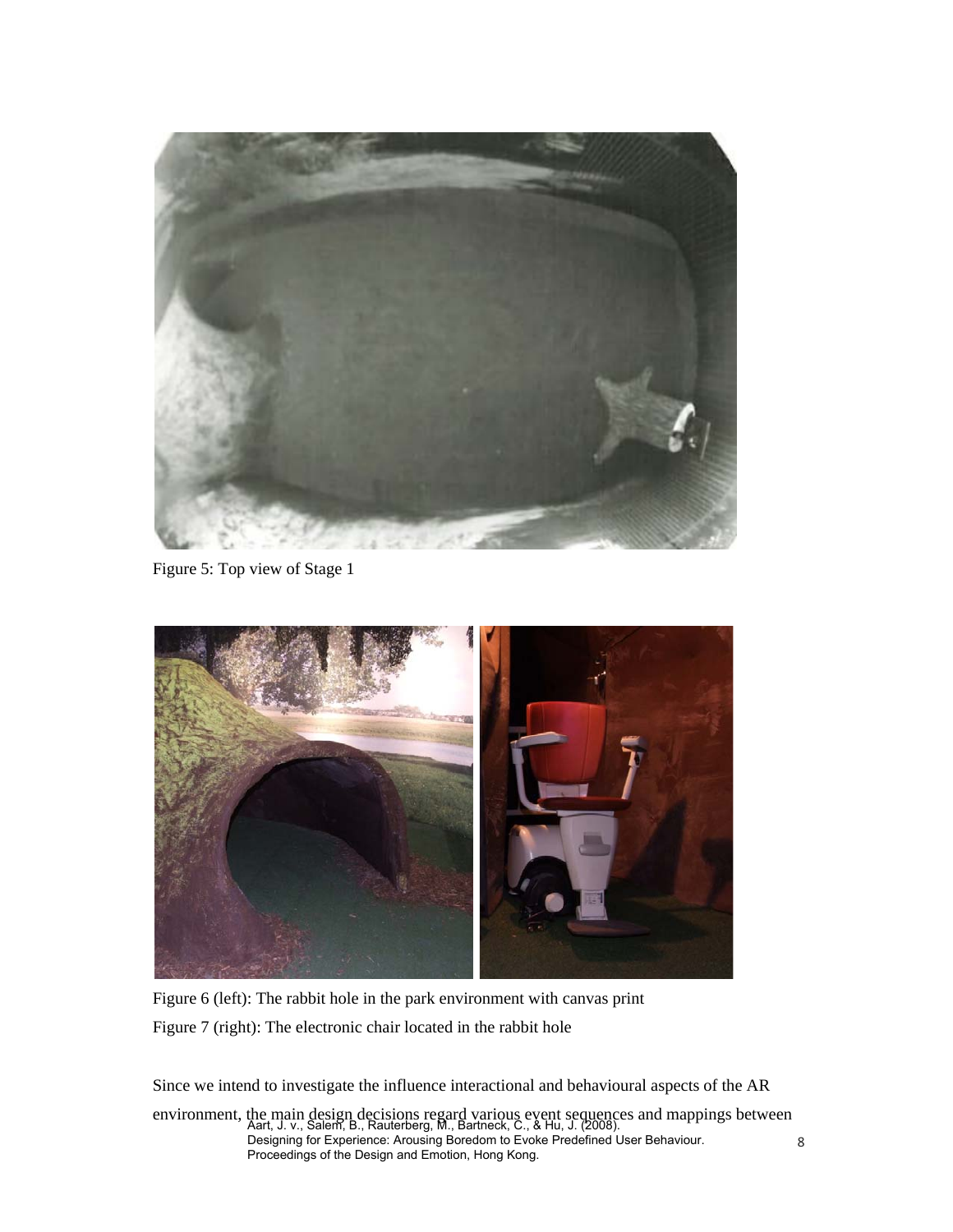triggers and actions. These are realized as various test cases in the experiment and will hence be described in the study design in the subsequent section.

#### **Experiment: boredom**

### Research Questions

The scope of this experiment was to identify the best general method for arousing boredom. Therefore we were driven by the following two research questions:

Question 1: What is the most effective method for triggering boredom?

Question 2: What is the required time to get someone in the state of boredom?

## Study Design and Population

The first test variable exists of four methods for arousing boredom, based upon the design guidelines described above:

- 1. Highly repetitive stimuli (*G2, G4, G6*) A short and monotone monologue on the importance of healthy food is repeated over and over again. This repetition should make the audio stimuli very predictable.
- 2. Awareness of time passing (*G2, G3, G4, G6, G7*)

A clock is displayed on the computer screen, accompanied by a loud and high pitched ticking. This should make the user aware of the fact that time is passing; counting seconds, minutes, and so on.

3. Absence of arousal stimuli (*G1, G4, G6*)

Placed in darkness, test participants are neither able to see the rich visual environment nor the rabbit hole. Cut off from the outside world, arousal stimuli are decreased to a minimum.

4. Control group (*G4, G6*)

Participants are placed in the stage, nothing is added or adjusted.

The second variable was the influence of time on boredom arousal. We measured this by placing the participants in one of the aforementioned arousal conditions for a predefined period of 10, 20 or 30 minutes. Since there was no knowledge on the desired length of the wait for arousing boredom, these values were taken by speculation. Participants could only participate once,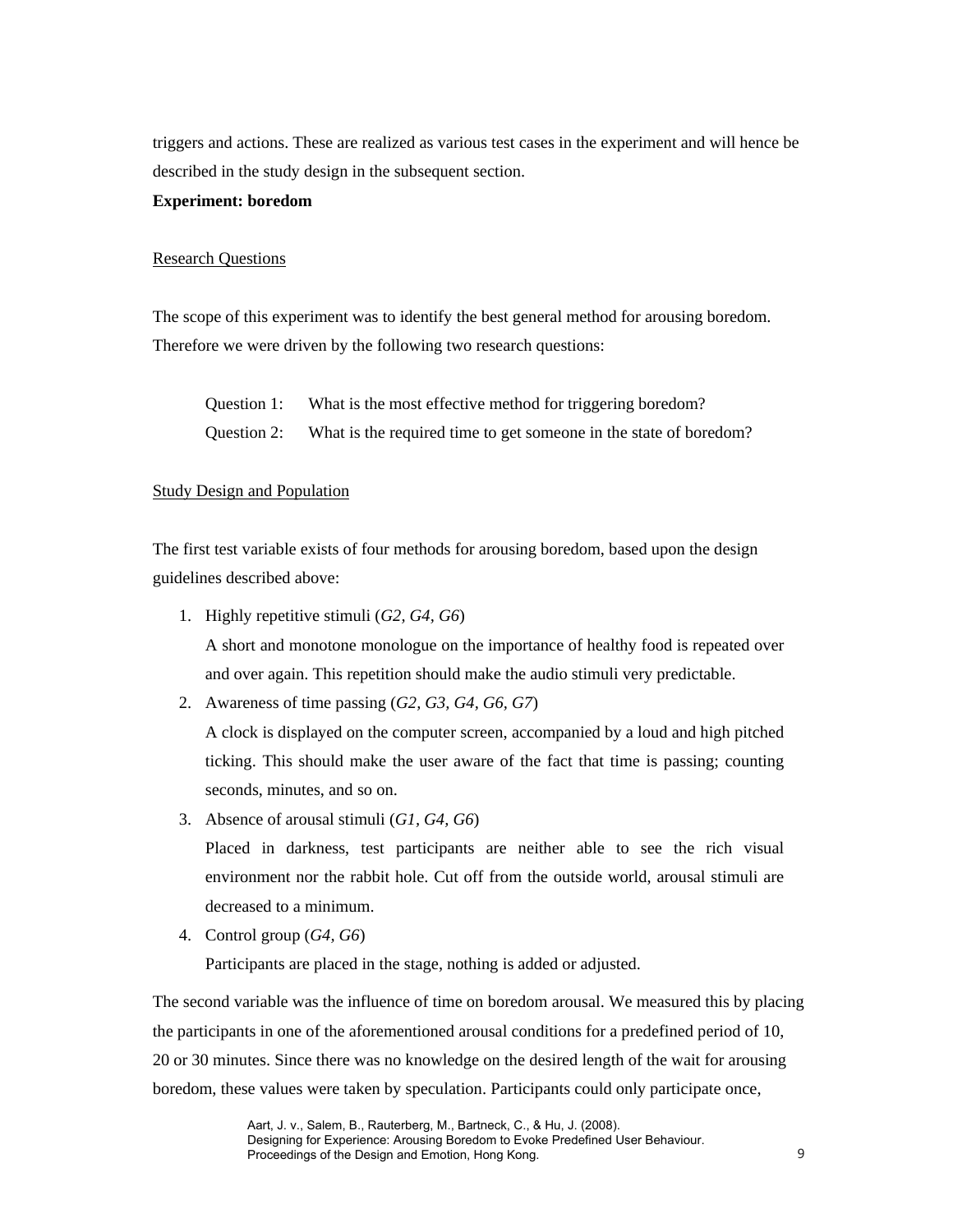because the wait should not be expected. This led to a three by four factorial between-subject test design.

The study population existed of 24 participants selected with a stratified random selection method out of a pool of students and teachers. Participants with prior knowledge of the ALICE project were omitted from the sample. Two tests were however aborted due to safety reasons, for the participants attempted to climb over the security gate inside the rabbit hole. These results were omitted from the analysis. This lead to a sample of 22 participants between the age of 17 and 26 years old, of which 14 males and 8 females, all either college or university students. Gender and age were evenly divided over the groups.

#### Measurement and Apparatus

The emotional state of participants was measured by applying two self reports. Firstly, the 'Eigenschaftsworterliste EWL' (Janke & Debus, 1978) or 'List of adjectives', measuring seven selected affective states: activeness, inactiveness (or lifelessness), extroversion, introversion, cheerfulness, agitation and dreaminess. The items were translated from German to Dutch by a Dutch German teacher (Aart, 2008). Secondly, the Melbourne Curiosity Inventory (MCI) (Naylor, 1981), specifically measuring state curiosity.

To monitor user behaviour, video and audio recordings were made. Three aspects were monitored in particular: the time before the participant a) walks around, b) enters the rabbit hole, and c) walks out of the room. In addition, a step counter was attached to the participant's belt as an indicator of physical exploration. The video recordings have been used to count the amount of steps per minute.

### **Procedure**

Participants entered individually and via written instructions they were asked to switch off their mobile phone and to follow the instructions on the computer screen. See Figure 8 for the experiment setup. It was also pointed out that video recordings would be made and that they were free to leave the experiment if they wanted to. There was no indication of how much time the experiment would take. But if the test subject asked, the experimenter would mention an indication of approximately 30 minutes.

The experiments lasted for 10, 20 or 30 minutes, before and after which the self reports were acquired from the participants. During the experiment and depending on the test case, the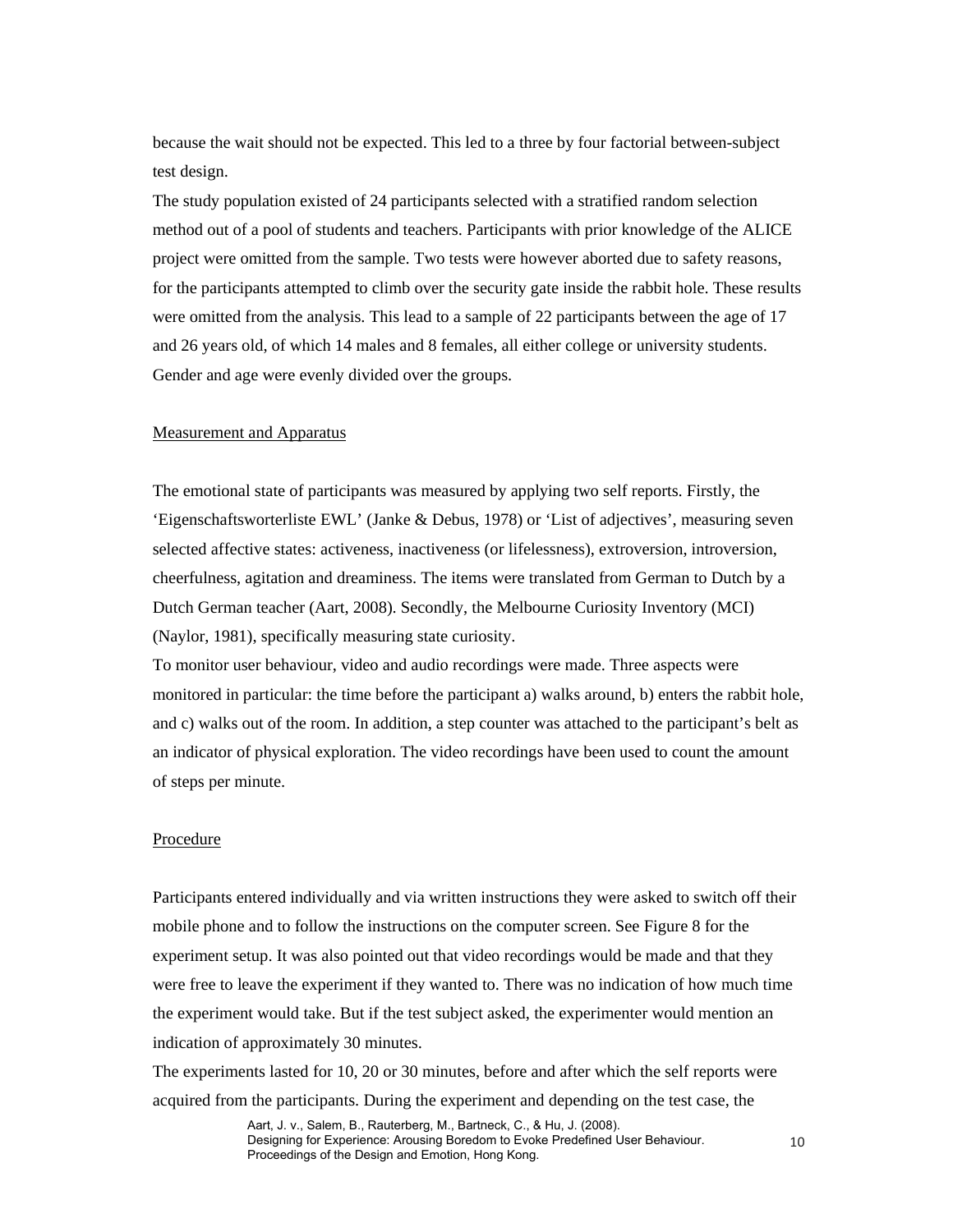computer display would either go black or display an analogue clock and the audio was automatically enabled. The participant was unable to control the computer since this functionality was disabled by disconnecting the USB cable backstage.



Figure 8: Experiment setup

During the experiment, all remarks and questions directed at the experimenter were neglected. In case participants would walk out of the room and contact the experimenter, they were told "Everything that happens is supposed to happen the way it does, so please go back to the park environment." In the analysis a distinction was made between participants walking out believing something was not working correctly (e.g. because the screen went black and controls were disabled) and participants walking out because they wanted to give up.

## **Results**

The EWL items were summed up per scale and divided by the amount of items, resulting in a value between 0 and 1 for every measured affective state. The MCI exists of twenty 4 point Likert scale items. The item values ranging from 0 to 3 were summed up and divided by the highest possible total value, thereby converting curiosity to a value between 0 and 1 as well. The 0.05 confidence level was used for significance.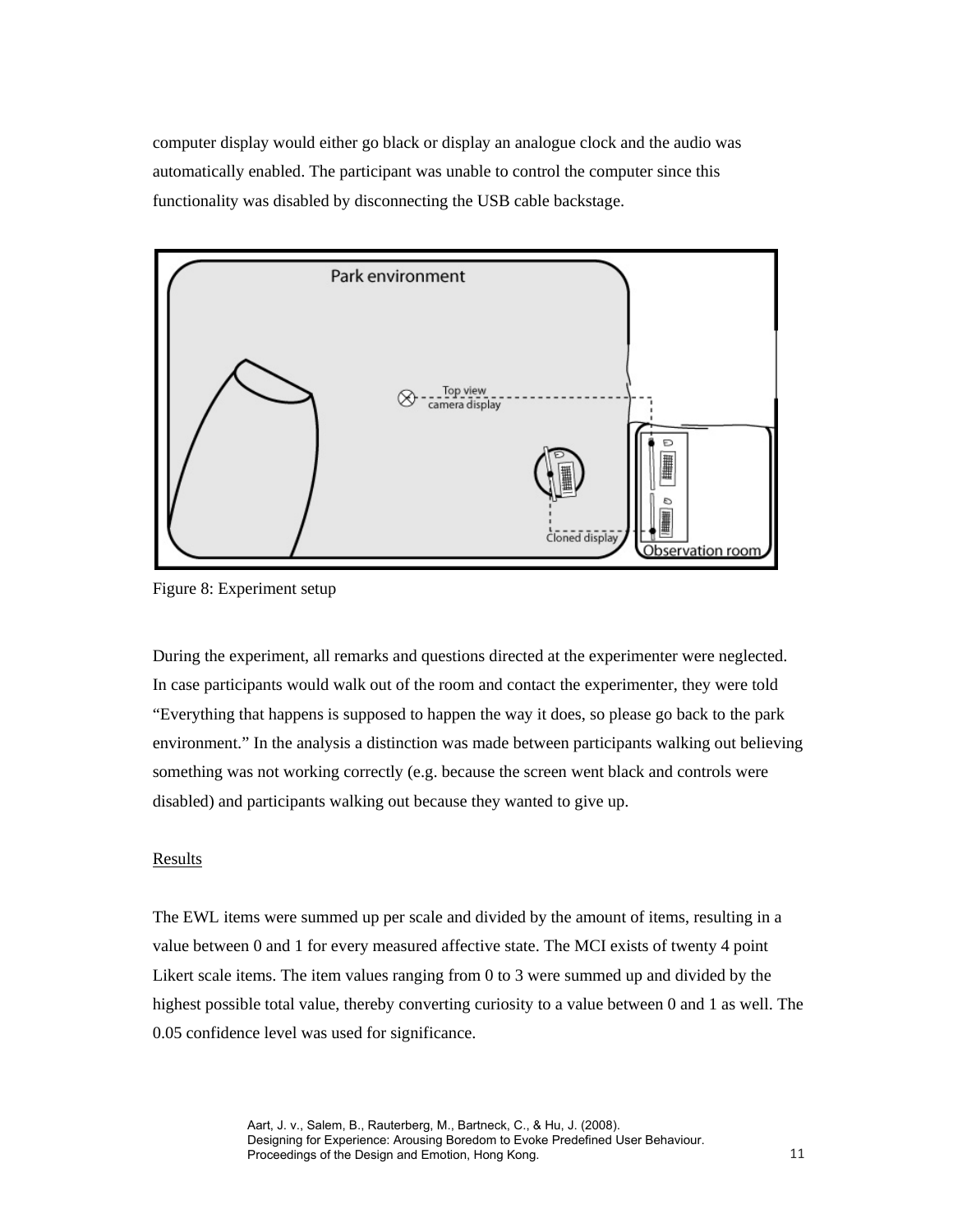Overall, user affect changed significantly for inactiveness (0.147), extroversion (-0.214), introversion (0.151) and cheerfulness (-0.269), reported on in Table 1 and Figure 9. In general users reported to feel bored and at times disappointed that nothing had happened. Table 1 shows that with regard to the four arousal methods, no significant difference in the change of user affect was found. Regarding the duration of the wait, a significant decrease of activity and increase of inactivity was measured, reported on in Table 2 and Figure 10.

|                        |                    |        | Type III Sum |                | Mean   |        |       |
|------------------------|--------------------|--------|--------------|----------------|--------|--------|-------|
| Source                 | Scale              |        | of Squares   | df             | Square | F      | Sig.  |
| User affect            | Activeness (EWL)   |        | 0,202        | 1              | 0,202  | 3,747  | 0,082 |
|                        | Inactiveness (EWL) | ×.     | 0.224        | 1              | 0,224  | 9,216  | 0,013 |
|                        | Extroversion (EWL) | $\pm$  | 0.472        | 1              | 0,472  | 7,013  | 0,024 |
|                        | Introversion (EWL) | **     | 0,235        | 1              | 0,235  | 10,182 | 0,010 |
|                        | Cheerfulness (EWL) | **     | 0,744        | $\mathbf{1}$   | 0,744  | 12,906 | 0,005 |
|                        | Agitation (EWL)    |        | 0.001        | 1              | 0.001  | 0.027  | 0,872 |
|                        | Dreaminess (EWL)   |        | 0,060        | 1              | 0,060  | 1,041  | 0,332 |
|                        | Curiosity (MCI)    |        | 0.000        | 1              | 0,000  | 0.003  | 0,954 |
| User affect * Arousal  | Activeness (EWL)   |        | 0.079        | 3              | 0,026  | 0,491  | 0.696 |
| method                 | Inactiveness (EWL) |        | 0.122        | 3              | 0.041  | 1.675  | 0,235 |
|                        | Extroversion (EWL) |        | 0.084        | 3              | 0,028  | 0,415  | 0,746 |
|                        | Introversion (EWL) |        | 0.032        | 3              | 0,011  | 0,461  | 0,715 |
|                        | Cheerfulness (EWL) |        | 0.065        | 3              | 0,022  | 0,376  | 0,773 |
|                        | Agitation (EWL)    |        | 0.038        | 3              | 0.013  | 0.478  | 0,705 |
|                        | Dreaminess (EWL)   |        | 0,101        | 3              | 0,034  | 0,585  | 0,638 |
|                        | Curiosity (MCI)    |        | 0.980        | 3              | 0,327  | 2,802  | 0,095 |
| User affect * Duration | Activeness (EWL)   | $\ast$ | 0.628        | $\overline{2}$ | 0,314  | 5,822  | 0,021 |
|                        | Inactiveness (EWL) | ×.     | 0,355        | $\overline{c}$ | 0.178  | 7,322  | 0,011 |
|                        | Extroversion (EWL) |        | 0,007        | $\overline{c}$ | 0,004  | 0,053  | 0,948 |
|                        | Introversion (EWL) |        | 0.080        | $\mathbf{2}$   | 0,040  | 1,737  | 0,225 |
|                        | Cheerfulness (EWL) |        | 0,149        | $\overline{c}$ | 0,075  | 1.293  | 0,317 |
|                        | Agitation (EWL)    |        | 0.019        | $\overline{c}$ | 0,009  | 0,357  | 0,709 |
|                        | Dreaminess (EWL)   |        | 0,077        | $\mathfrak{2}$ | 0,039  | 0,670  | 0,533 |
|                        | Curiosity (MCI)    |        | 0,205        | $\overline{c}$ | 0,102  | 0.878  | 0,445 |
| User affect * Arousal  | Activeness (EWL)   |        | 0.194        | 6              | 0.032  | 0,598  | 0,727 |
| method * Duration      | Inactiveness (EWL) |        | 0,123        | 6              | 0,020  | 0,843  | 0,564 |
|                        | Extroversion (EWL) |        | 0,246        | 6              | 0,041  | 0.610  | 0,719 |
|                        | Introversion (EWL) |        | 0,401        | 6              | 0,067  | 2,899  | 0,066 |
|                        | Cheerfulness (EWL) |        | 0,242        | 6              | 0,040  | 0.700  | 0,657 |
|                        | Agitation (EWL)    |        | 0,197        | 6              | 0,033  | 1,248  | 0,360 |
|                        | Dreaminess (EWL)   |        | 0,161        | 6              | 0,027  | 0,465  | 0,820 |
|                        | Curiosity (MCI)    |        | 0,592        | 6              | 0,099  | 0,847  | 0,563 |

Table 1: Tests of Within-Subjects Contrasts (n=22)

\* significant at the .05 level \*\* significant at the .01 level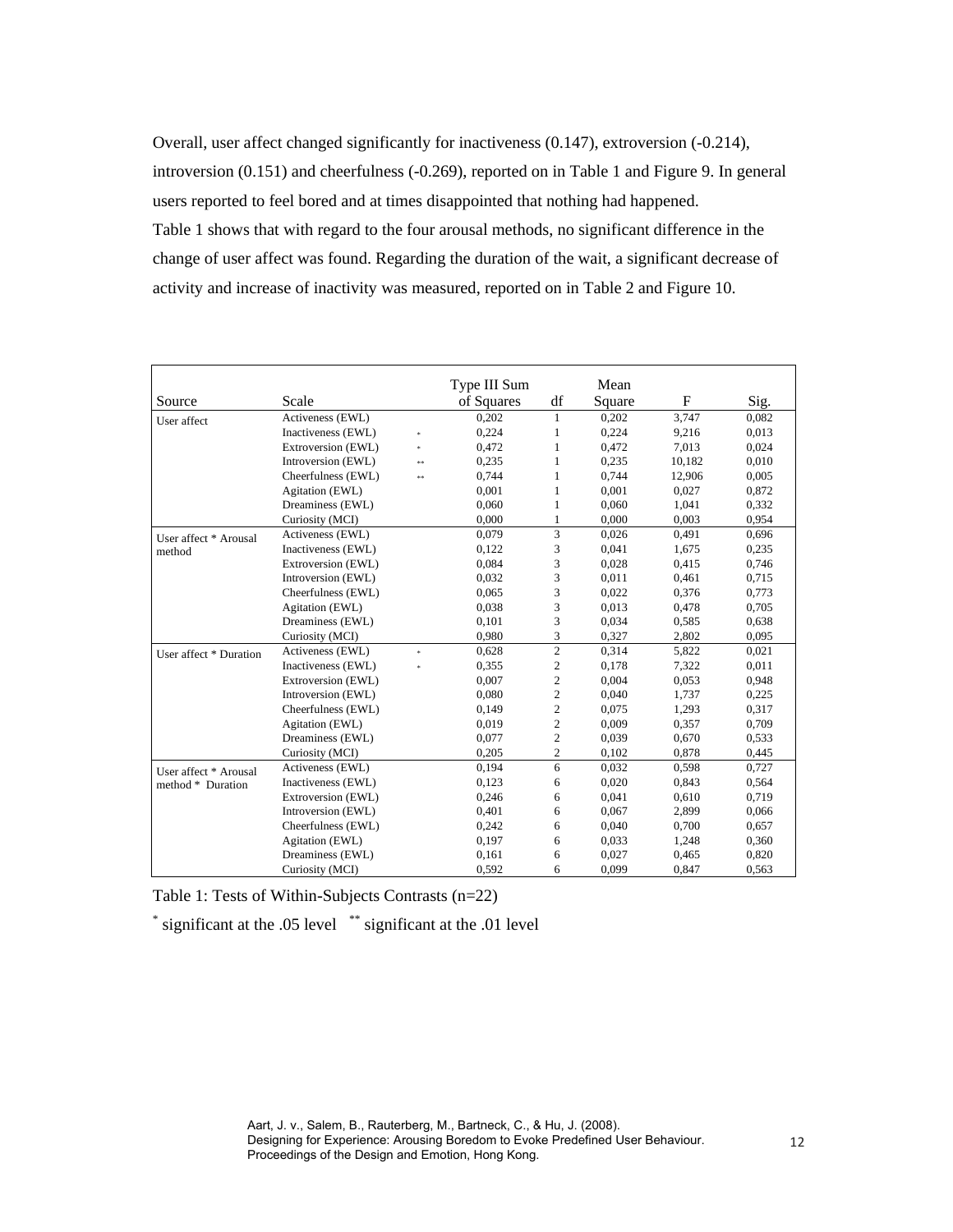

Figure 9: Overall change of user affect  $(n=22)$ <sup>\*</sup> significant at ,05 level.<sup>\*\*</sup> significant at ,01 level.



Figure 10: Change of activeness and inactiveness depending on duration of wait

| Measure             | Duration | N | Mean<br><b>Before</b> | Std. Error<br><b>Before</b> | Mean<br>After | Std. Error<br>After |
|---------------------|----------|---|-----------------------|-----------------------------|---------------|---------------------|
| Activeness          | 10       | 8 | 0.523                 | 0,118                       | 0,682         | 0,075               |
|                     | 20       | 8 | 0,602                 | 0,118                       | 0,205         | 0,075               |
|                     | 30       | 6 | 0,568                 | 0.144                       | 0,386         | 0,092               |
| <b>Inactiveness</b> | 10       | 8 | 0.327                 | 0,079                       | 0.240         | 0,091               |
|                     | 20       | 8 | 0,067                 | 0,079                       | 0,394         | 0,091               |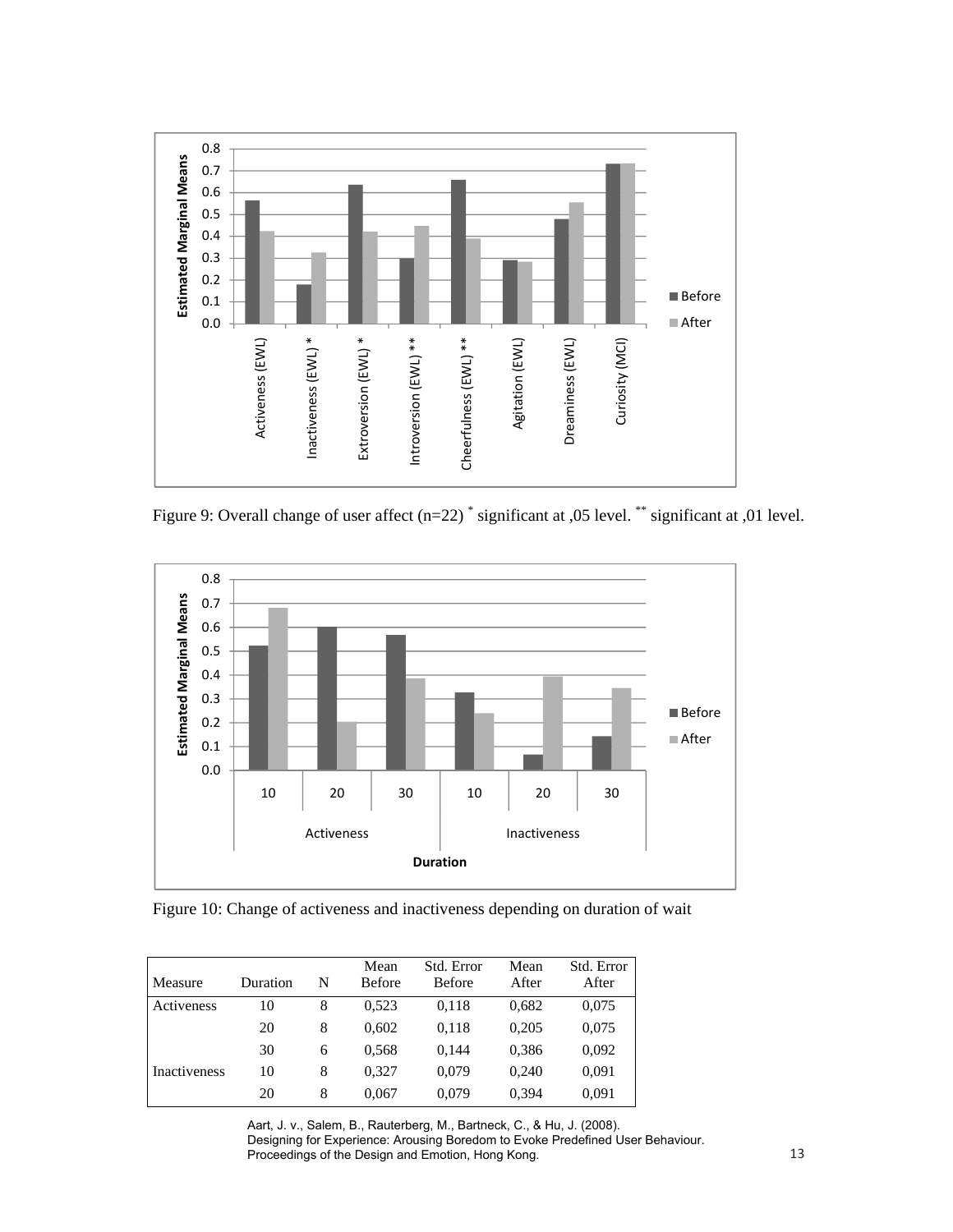| 30 | 44 | 097 | 346 | . |
|----|----|-----|-----|---|
|    |    |     |     |   |

Table 2: Change of activeness and inactiveness depending on duration of wait

The total amount of steps showed no correlation with a change in user affect. It proved to be a poor indicator of exploration, since one can also explore in other ways that are not expressed in steps (e.g. mental exploration or crouching in the rabbit hole).

As for the time measurements (i.e. starting to walk around, entering the rabbit hole, and walking out of the experiment, see Figure 11): none showed significant correlation with user affect.



#### **Occurrence**



## Discussion

Overall, a significant rise of inactiveness and introversion is observed, accompanied by a reduction of extroversion and a decrease of cheerfulness. Additionally, most participants reported to feel bored of having nothing to do. These are signs that boredom is in fact triggered. Based on the literature we expected a rise in curiosity. This rise did however not occur. We contribute this to the already high curiosity value measured before the experiment (0.733). This initial value is most likely this high as a result of a) filling in the self reports in the visually stimulating park environment, and b) curiosity about the type of experiment. Aart, J. v., Salem, B., Rauterberg, M., Bartneck, C., & Hu, J. (2008).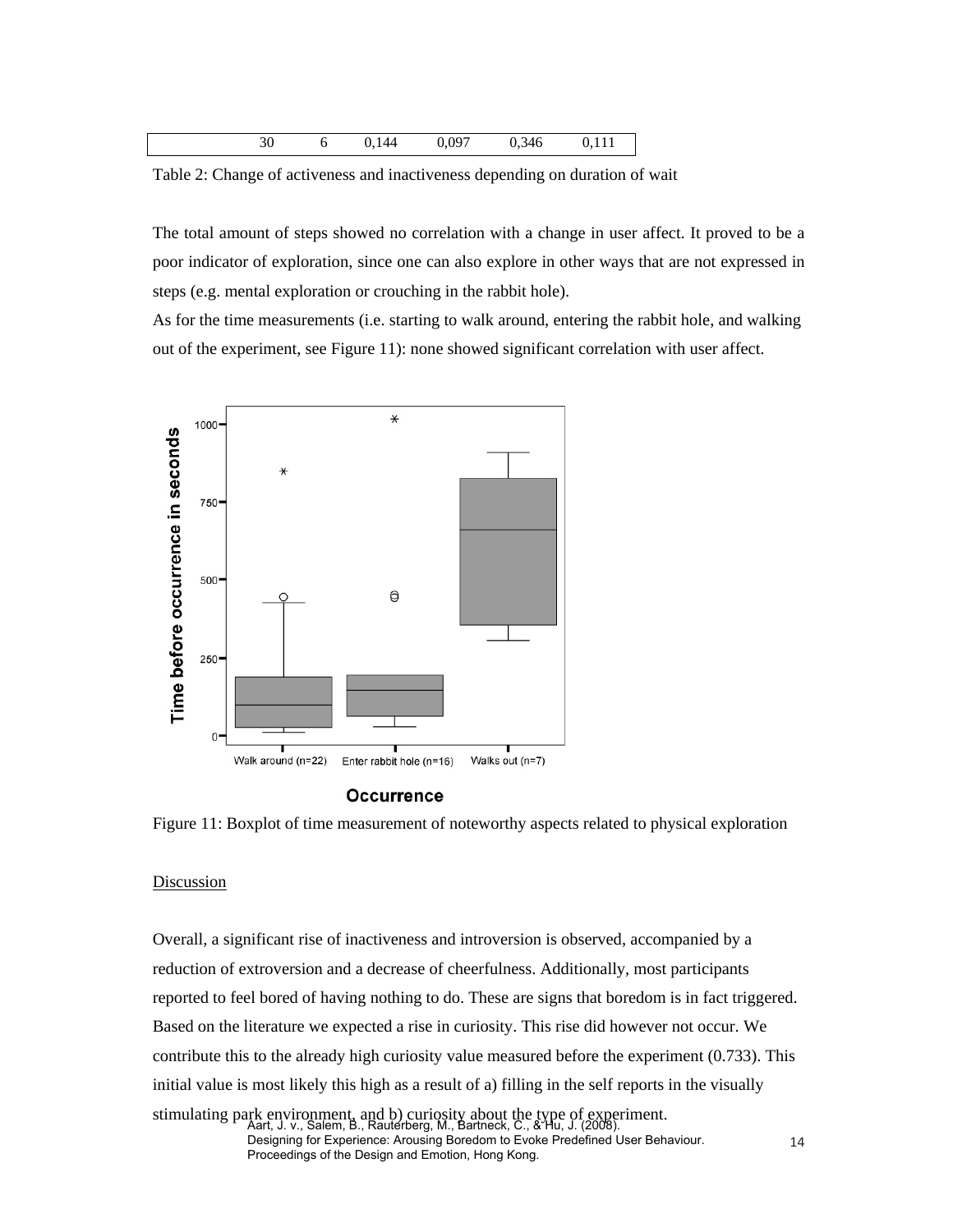The only significant difference between the durations is found in activity and inactivity. Figure 10 shows that the largest difference is between the 10 and 20 minute wait. When comparing the overall change in user affect with the lack of differences between the durations, we conclude that introversion, extroversion and cheerfulness were already affected to the maximum before the 10 minute interval. This is also supported by the mean time before subjects walk out (approx 10 minutes, see Figure 11), which is a last resort for participants who feel bored and restless. In other words: user affect might already be influenced to the maximum possible value of this situation in the first 10-minute interval.

The lack of difference measured between the arousal methods can have several causes. To begin with, the number of participants (22, 5 or 6 per condition) could be too small to measure the effect. Secondly, the difference in effects of the arousal types could not differ much, indicating all approaches are evenly effective. Or finally, the influence of the duration could mask the differences. The fact that even the control group showed no difference is probably due to the fact that even this group complied with two of the guidelines for arousing boredom. It is likely that differences would have been observed if the control group would have been given a task to occupy the waiting time.

All things considered, the required time to get someone in the state of boredom is likely to equal less than or around 10 minutes. Although probably overshot, the 10-minute wait seems to be effective anyway. As for exploratory behaviour, the results were quite unexpected at times. For instance one participant attempted to climb over the security gate and down a pitch dark rabbit hole after 9 minutes whereas another subject simply laid down on the grass. This indicated that participants undertake a wide range of unpredictable activities as a result of waiting. To limit this variety, either the possibilities would have to be limited physically or participants would have to be kept busy with a boring repetitive task rather than a passive wait.

## **Redesign of Stage 1**

Based on the conclusions of the experiment, we redesigned Stage 1 so that boredom can be aroused in an optimal way and participants are prepared for the experience of being lured into the rabbit hole by the White Rabbit.

The first modification to the design is that unpredictable exploratory behaviour of participants will be limited by giving them a simple repetitive and occupying task. This should restrict them from satisfying their need for new incoming stimuli ahead of time (i.e. explore the environment before the White Rabbit enters the stage). It is important to find the balance between a task that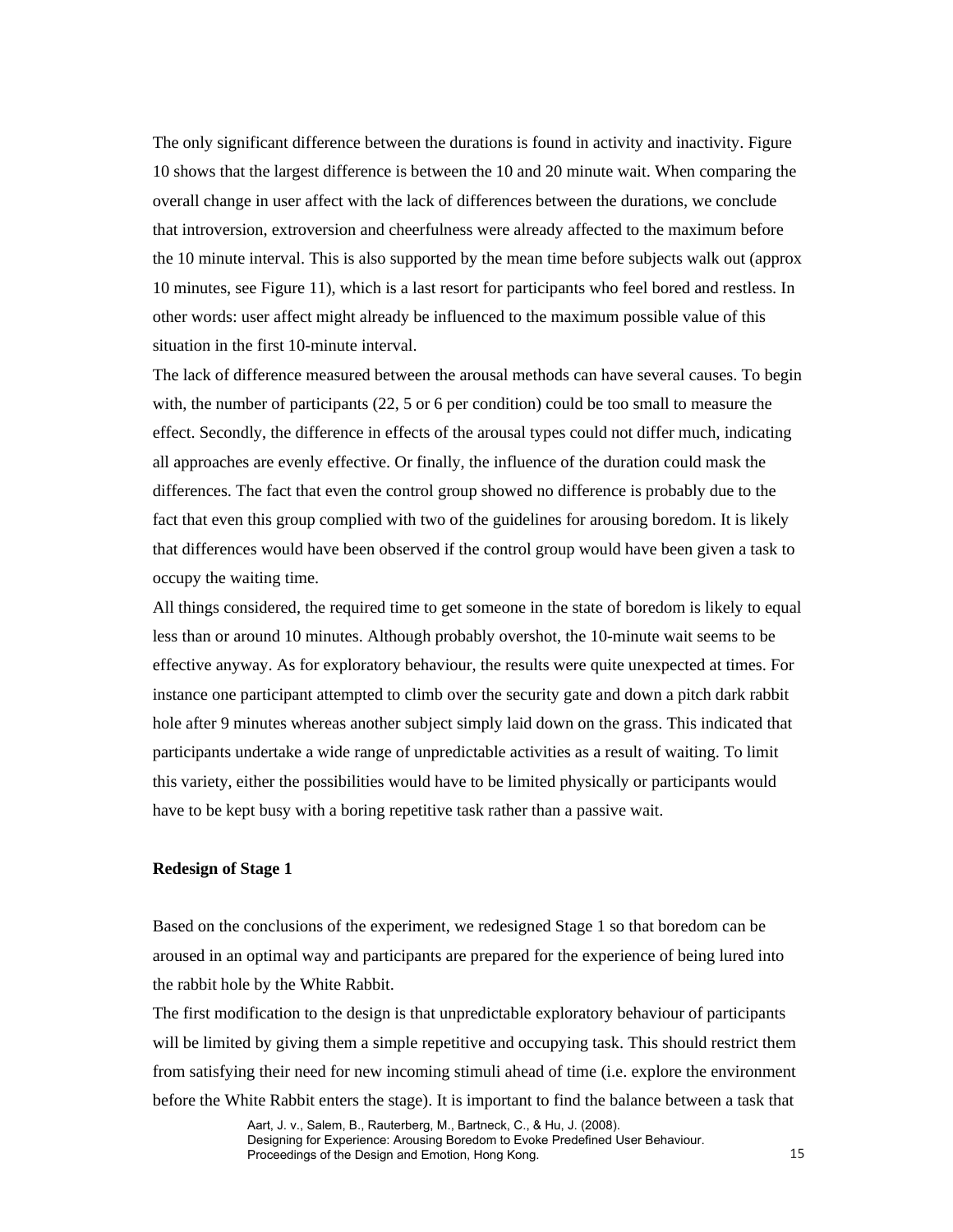is challenging enough to continue during the entire wait while it still arouses boredom and a need for new stimuli. We chose to take simple math exercises, adding and subtracting random numbers between 1 and 10. These exercises will be given via the computer, which will continue displaying new exercises for 10 minutes, since this is considered an appropriate duration to arouse boredom as explained in the previous section.

Another modification is in the form of a curtain in the middle of the park environment (see Figure 12), with a small entrance to the second part of the stage (see Figure 13). In the first place, this is done to limit the physical exploration by taking the rabbit hole out of sight. Secondly, this actually more closely resembles the original narrative, in which Alice had to crawl under the hedge to see the rabbit hole.

Finally, two infrared cameras are added to the stage, to monitor participants who might enter the rabbit hole. A complete overview of the new design of Stage 1 is shown in Figure 14.



Figure 12 (left): Stage 1 redesign with a curtain in the middle of the scene Figure 13 (right): Stage 1 redesign with view on the rabbit hole from under the 'hedge'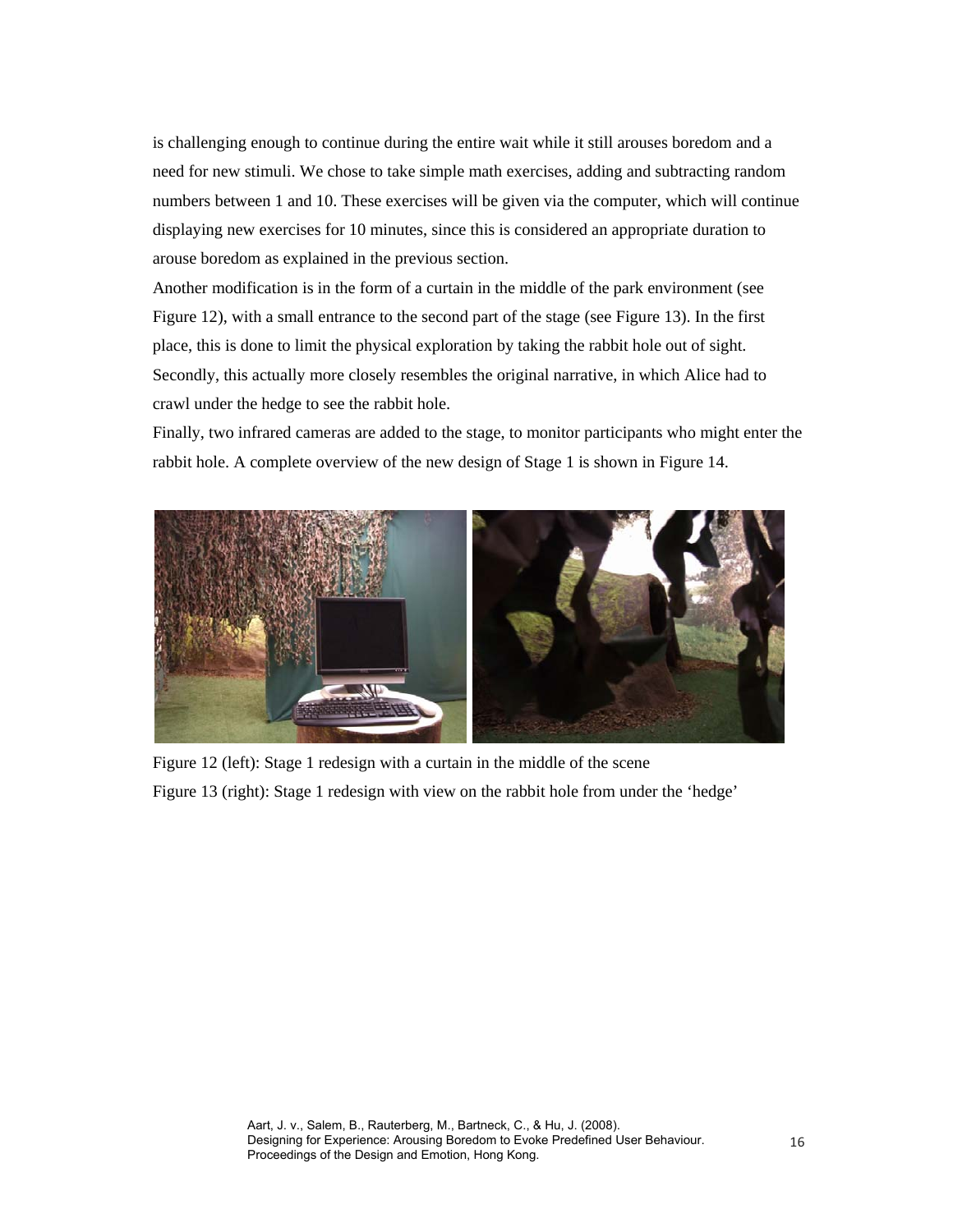

Figure 14: Setup of Stage 1 after redesign

## **Conclusion**

Boredom and curiosity are important drives in Western society. From the perspective of psychological research we designed an AR environment that arouses the former of these emotions. We were able to study the interactional and behavioural aspects by using various approaches to design for this experience. This environment was developed through an iterative design process in which the adaptations were based on outcomes of experiments and reflections on experiences.

As far as we know of, this is the first study in which boredom is deliberately aroused in order to effectively guide user behaviour. This is an example of designing for experience, affecting users and thereby user behaviour. We have seen many different reactions of users and limited these through adapting the design of and events within the AR environment. A future study will take place in the redesigned environment and use these results in aiming for subsequently arousing curiosity as well.

The guidelines, design decisions and practical experiences presented in this paper can be of use in developing human-computer interactions that reckon with cultural values and affective drives. This study touches upon core values of Western culture and arouses a mental state in people that allows us to guide them in their behaviour, for they experience an increased drive to explore and search for knowledge.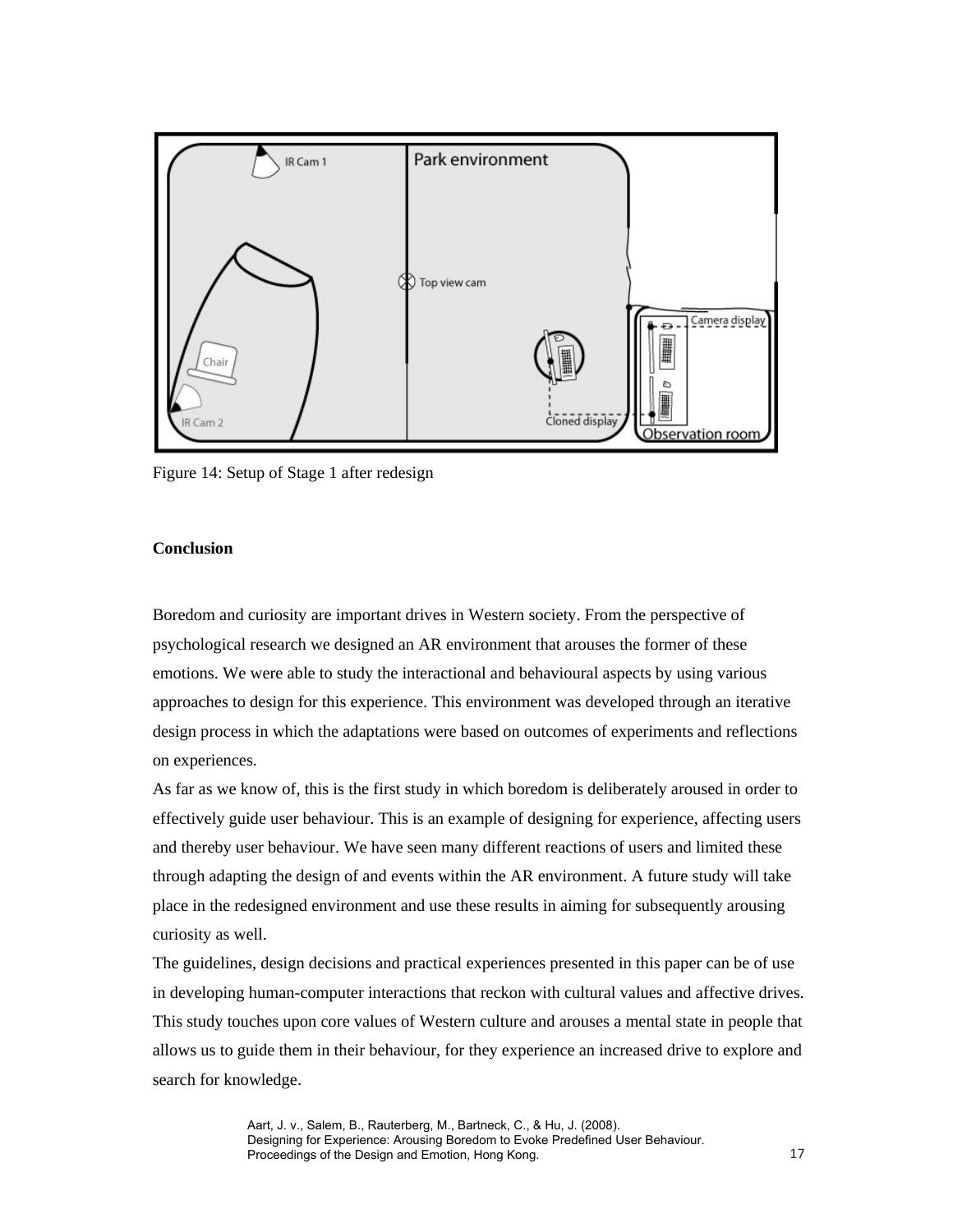Besides the planned study on arousing curiosity, future work could include more effective guidance of explorative behaviour through arousing emotions or a detailed study on the effect of individual arousal stimuli as presented in this paper. In such studies we envision the use of continuous emotion recognition methods over self reports, for this would probably provide more detailed results for specific stimuli. Moreover, this would enable an installation that is able to adjust its actions on the user's affective state and personality traits such as boredom proneness.

## **Acknowledgements**

Our thanks go out to the many participants, who experienced agonizing waits. We are also very grateful for the sponsorship of the Department of Industrial Design of the Eindhoven University of Technology and the Microsoft Research Laboratory in Cambridge, UK.

#### **References**

Aart, J. v. (2008). Escaping Reality - The creation of an affective experience. Unpublished Project report. Department of Industrial Design, Eindhoven University of Technology. Arnone, M. P., & Small, R. V. (1995). "Arousing and Sustaining Curiosity: Lessons from the ARCS Model"*.* Proceedings of the 1995 Annual Conference of the Association for Educational Communications and Technology, Anaheim, California pp. Berlyne, D. E. (1960). "Conflict, Arousal, and Curiosity". New York: McGraw-Hill. Berlyne, D. E. (1966). "Curiosity and exploration". Science*,* 153(731), 25. Carroll, L. (1865). "Alice's Adventures in Wonderland". London: Macmillan. Damasio, A. R. (1994). "Descartes'error: emotion, reason and the human brain". New York: Gosset/Putnam Press. Day, H. I. (1971). "The measurement of specific curiosity". In H. I. Day, D. E. Berlyne & D. E.

Hunt (Eds.), Intrinsic motivation: A new direction in education. Ontario: Ontario Institute for Studies in Education.

Day, H. I. (1982). "Curiosity and the interested explorer". Performance and Instruction*,* 21, 19- 22.

Desmet, P. M. A. (2002). "Designing Emotions"*.* Doctoral thesis, Delft University of Technology.

Frijda, N. H. (1986). "The Emotions". Cambridge: Cambridge University Press.